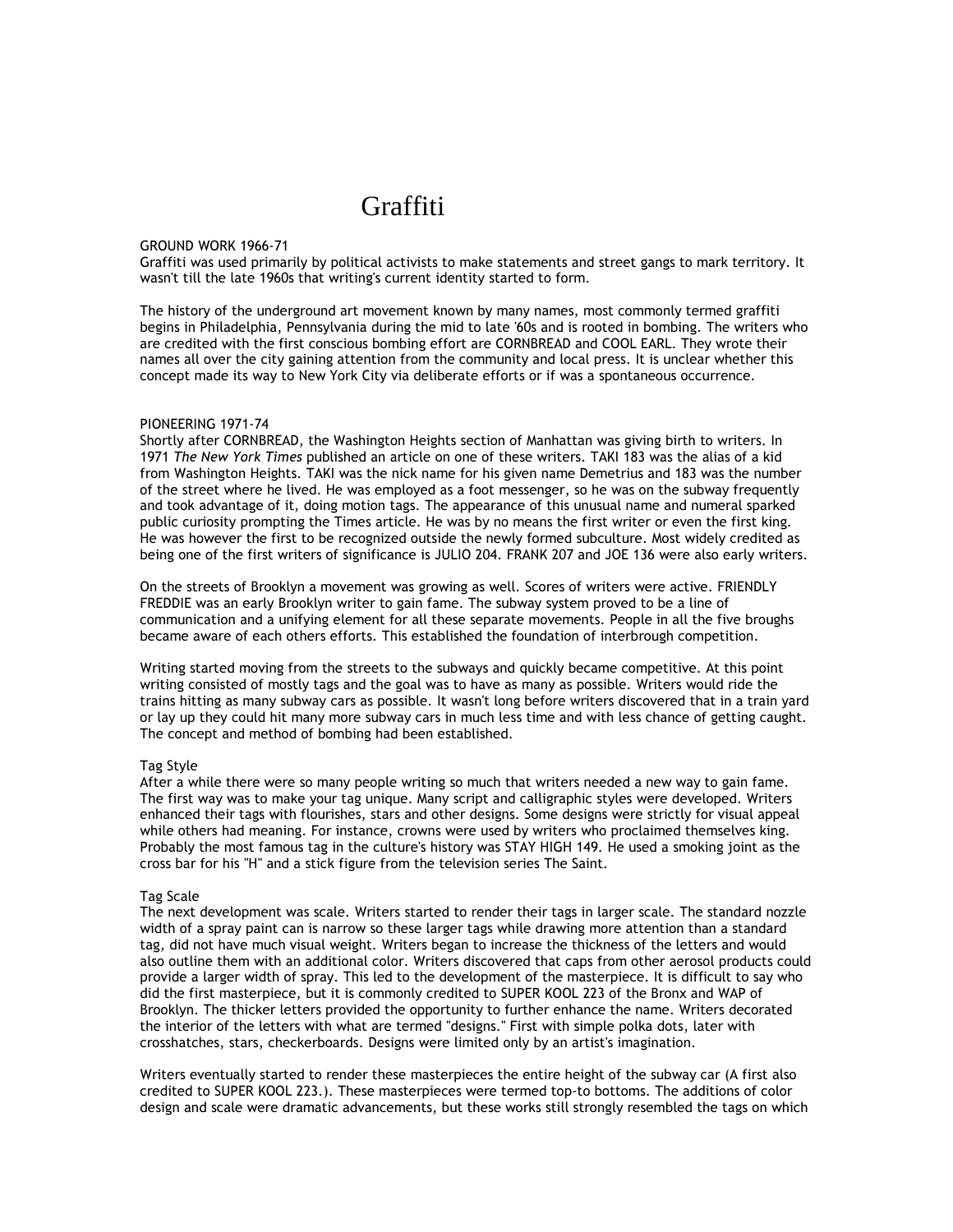they were based. Some of the more accomplished writers of this time were HONDO 1, JAPAN 1, MOSES 147, SNAKE 131, LEE 163d, STAR 3, PHASE 2, PRO-SOUL, TRACY 168, LIL HAWK, BARBARA 62, EVA 62, CAY 161, JUNIOR 161 and STAY HIGH 149.

The competitive atmosphere led to the development of actual styles which would depart from the tag styled pieces. Broadway style was introduced by Philadelphia's TOPCAT 126. These letters would evolve in to block letters, leaning letters, and block busters. PHASE 2 later developed Softie letters , more commonly refered to as Bubble letters. Bubble letters and Broadway style were the earliest forms of actual pieces and therefore the foundation of many styles. Soon arrows, curls, connections and twists adorned letters. These additions became increasing complex and would become the basis for Mechanical or Wild style lettering.

The combination of PHASE's work and competition from other style masters like RIFF 140 and PEL furthered the development. RIFF is noted as being an early catalyst in what is termed style wars. RIFF would take ideas from other writers and improve upon them and take them to another level. Writers like FLINT 707 and PISTOL made major contributions in development of three dimentional lettering adding depth to the masterpiece, which became standards for generations to come.

This early period of creativity did not go unrecognized. Hugo Martinez a sociology major at City College took notice of the legitimate artistic potential of this generation. Martinez went on to found United Graffiti Artists. UGA selected top subway artists from all around the city and presented their work in the formal context of an art gallery. UGA provided opportunities once inaccessible to these artists. The Razor Gallery was a successful effort of Mr. Martinez and the artists he represented. PHASE 2, MICO, COCO 144, PISTOL, FLINT 707, BAMA, SNAKE, and STICH have been represented by Martinez. A 1973 article in New York magazine by Richard Goldstein entitled "The Graffiti Hit Parade" was also early public recognition of the artistic potential of subway artists.

Around 1974 writers like TRACY 168, CLIFF 159, BLADE ONE created works with scenery, illustrations and cartoon characters surrounding the masterpieces. This formed the basis for the mural whole car. Earlier ground breaking whole cars were produced by writers like AJ 161 and SILVER TIPS.

# THE PEAK 75-77

For the most part innovation in writing hit a plateau after 1974. All the standards had been set and a new school was about to reap the benefits of artistic foundations established by prior generations and a city in the midst of a fiscal crisis. New York City was broke and therefore the transit system was poorly maintained. This led to the heaviest bombing in history.

At this time bombing and style began to further distinguish themselves. Whole cars became a standard practice rather than an event, and the definitive form of bombing became the throw up. The throw up is a piecing style derived from the bubble letter. Th e throw up is hastily rendered piece consisting of a simple outline and is barely filled in. Mostly two letter throw up names began appearing all over the system particularly on the INDs and BMTs. Crews like POG, 3yb, BYB TC, TOP, made major contributions. Throw up kings included TEE, IZ, DY 167, PI, IN, LE, TO, OI, FI aka VINNY, TI 149, CY, PEO. Writers became very competetive. Races broke out to see who could do the most throw ups. Throw ups peaked from '75 thru '77 as did whole cars. Writers like BUTCH, CASE, KINDO, BLADE, COMET, ALE 1, DOO2, JOHN 150, LEE, MONO, SLAVE, SLUG, DOC 109 CAINE ONE plastered the IRTs with magnificent whole cars, following in the foot steps of giants like TRACY and CLIFF.

# STYLE REVIVAL 1978-1981

A new wave of creativity bloomed in late 1977 with crews like TDS, TMT, UA, MAFIA, TS5, CIA, RTW, TMB, TFP, TC5 and TF5. Style wars were once again peaking. It was also the last wave of bombing before the Transit Authority made the elimination of writing a priority. On Broadway, CHAIN 3, KOOL 131, PADRE, NOC 167 and PART 1 were expanding upon styles established by writers like PHASE 2, RIFF 140 and PEL. CHAIN later went to the 2 and 5 lines with the TMT crew. In style war tradition TMT's works were countered by CIA. DONDI came out with POSE against CHAIN's DOSE.

CASE 2, KEL 139, MARE, COMET, REPEL, COS 207, DURO, MIN, SHY 147, KADE 198, FED 2, REVOLT, RASTA, ZEPHYR, BOOTS 119, KIT 17, CRASH and DAZE were also active writers of the time. LEE, CAZ 2, IZ, SLAVE, REE, DONDI, BLADE and COMET became very competitive in the whole car arena. SEEN, MAD, PJ and DUST dominated the 6 line with elaborate whole cars. MITCH 77, BAN 2, BOO 2, PBODY, MAX 183, and KID 56 ruled the 4 line. FUZZ ONE was a major presence on all 7 IRTs. CIA, TB and TKA ensured that the BMTs